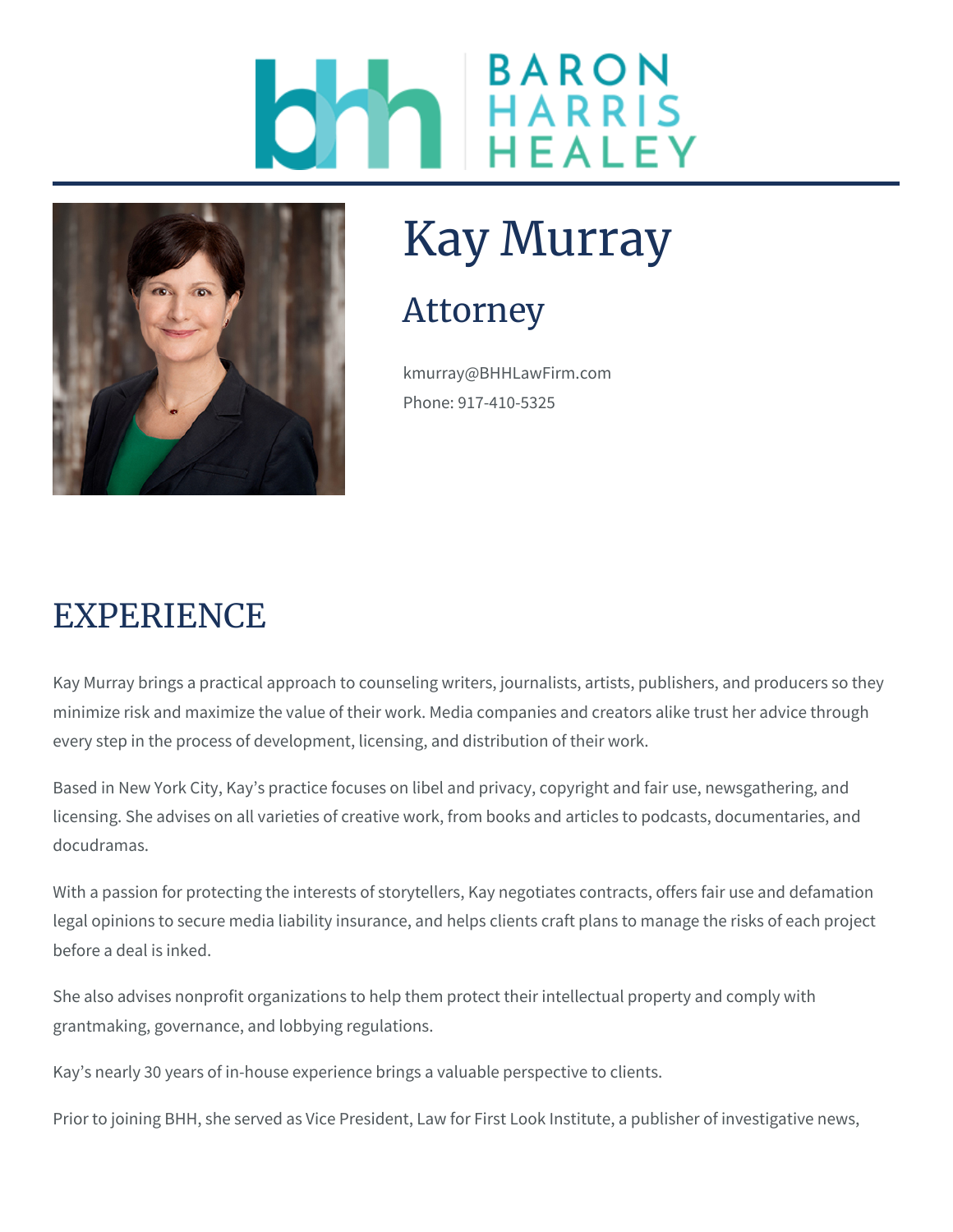documentary films, and podcasts. She has provided pro bono counsel to numerous local nonprofit news publishers and served as Assistant General Counsel at Tribune Publishing, advising editors and business managers at six daily newspapers. As General Counsel of the Authors Guild, she taught book and freelance authors how to negotiate better contracts and advocated for their interests through strategic litigation and lobbying.

## THOUGHT LEADERSHIP

#### Teaching:

- Communications Law and Policy Adjunct Associate Professor, Brooklyn College of the City University of New York (2015)
- Avoiding Copyright Infringement, Local Independent Online News (Lion) Publishers, (January 2022)
- Newsgathering Risks and Assessing Current Risks, UNESCO's Investigative Journalists Training Program, (May 2021)
- Fair Use in Documentary Films, Sundance Film Festival Legal Clinic, (January 2021)

#### Publishing:

• The Writer's Legal Guide: An Authors Guild Desk Reference 3rd ed. (Skyhorse Publishing, 2013), Lead Author

## MEMBERSHIPS & AFFILIATIONS

- New York City Bar Association
	- $\circ$  Copyright & Literary Property Committee
	- $\circ$  Communications & Media Law Committee
- Media Law Resource Center
	- <sup>o</sup> Media Deals Committee
	- <sup>o</sup> Data Privacy Committee

#### **EDUCATION**

- J.D., Northwestern University School of Law 1988
- B.A. in English, Xavier University 1985
	- $\circ$  Outstanding University Humanities Scholar

#### **ADMISSIONS**

New York - 1988